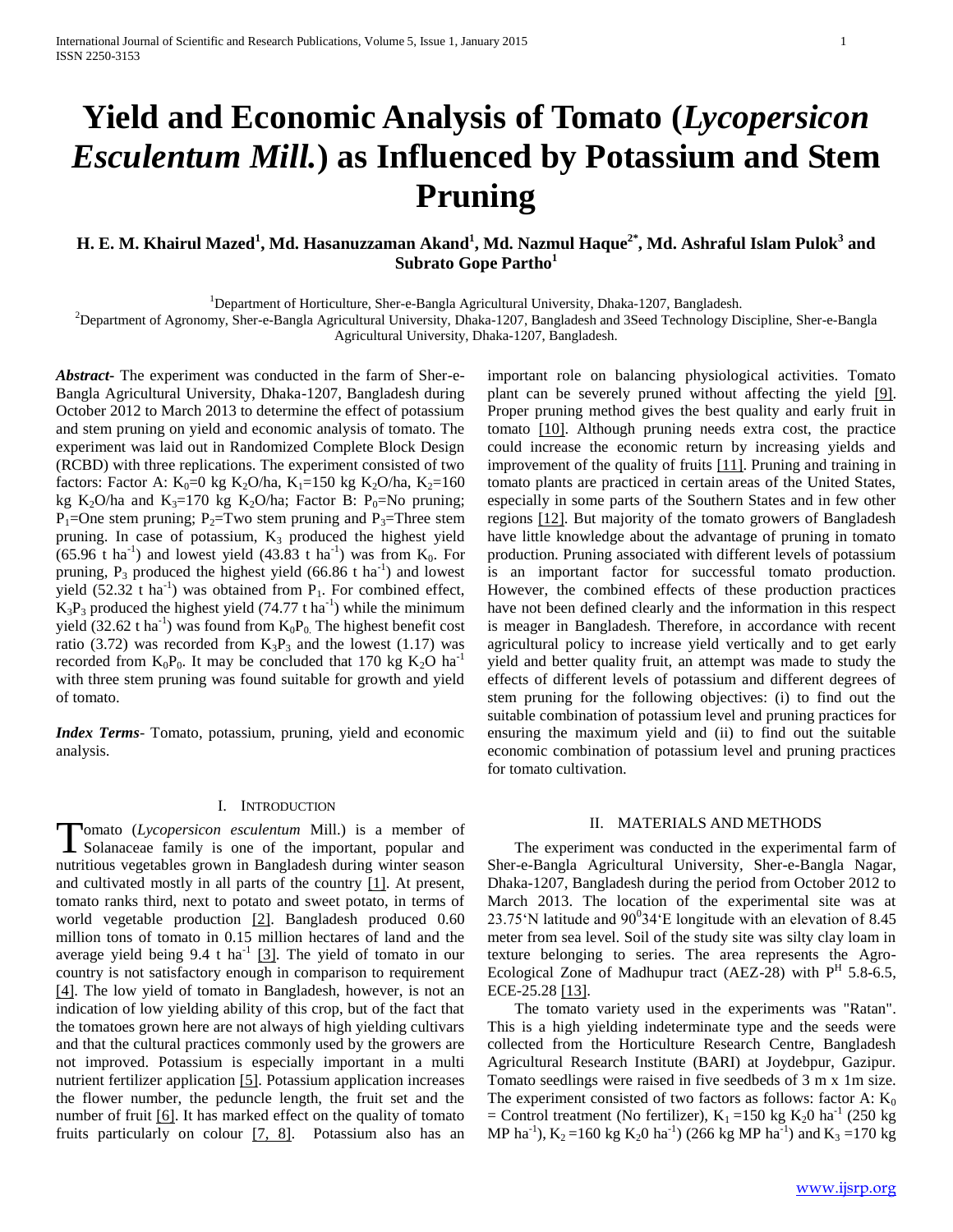$K_2$ 0 ha<sup>-1</sup> (284 kg MP ha<sup>-1</sup>) and factor B: P<sub>0</sub>=No pruning, P<sub>1</sub>=One stem pruning,  $P_2 = Two$  stem pruning and  $P_3 = Three$  stem pruning. The experiment was laid out in Randomized Complete Block Design (RCBD) having two factors with three replications. There were 48 unit plots in the experiment. The size of each plot was 3.2 m x 2 m. The soil was well prepared and good tilth was ensured for commercial crop production. Urea, triple super phosphate (TSP) and Muriate of potash (MoP) were applied as the source of nitrogen, phosphorus and potassium respectively as per treatment in each plot. Potassium was applied as per treatment and Urea and TSP was applied at the rate of 550 kg ha- $1$  and 450 kg ha<sup>-1</sup> [14]. The quantity of manure, cow dung was also determined as recommended at the rate of 10 t ha<sup>-1</sup> [15]. Healthy and uniform 30 days old seedlings were uprooted separately from the seed bed and maintaining a spacing of 50 cm x 40 cm between the rows and plants respectively. This allowed an accommodation of 32 plants in each plot. Fruits were harvested at 3 days intervals during early ripe stage when they attained slightly red color.

 Ten plants were selected randomly from each plot for data collection in such a way that the border effect could be avoided for the highest precision. The cost of production was analyzed in order to find out the most economic treatment of potassium and pruning. All input cost included the cost for lease of land and interests on running capital in computing the cost of production. The interests were calculated @ 13% in simple interest rate. The market price of tomato was considered for estimating the cost and return. Analyses were done according to the procedure determining by Alam *et al.* [16]. The benefit cost ratio (BCR) was calculated as follows:

Benefit cost ratio  $(BCR)$  = Total cost of production per hectare  $(Tk)$ 

 The collected data were analyzed with the help of MSTAT-C program and mean values of all the parameters were adjusted by Duncan's Multiple Range Test (DMRT) at 5% level of probability [17].

#### III. RESULTS AND DISCUSSION

#### **Number of fruits per plant**

 Number of fruits per plant differed significantly due to the application of different level of potassium. Table 1 showed that number of fruits per plant increased with increasing potassium levels. The maximum (37.08) number of fruits per plant was recorded from  $K_3$  (170 kg  $K_2O$  ha<sup>-1</sup>), while the minimum (26.19) number of fruits per plant was obtained from  $K_0$  (0 kg  $K_2O$  ha<sup>-1</sup>) (Table 1). Number of fruits per plant varied significantly due to pruning. The maximum number of fruits per plant (35.33) was recorded from  $P_3$  (Three stem pruning), while the minimum (27.05) was found from  $P_1$  (one stem pruning) (Table 1). Sharfuddin and Ahmed [18] noted that plants under un-pruned treatment produced maximum number  $(36)$  of fruits plant<sup>-1</sup> which was antagonistic to the present study. Combined effect of potassium and pruning showed significant differences on number of fruits per plant. The maximum number of fruits per plant (40.89) was recorded from  $K_3P_2$  (170 kg  $K_2O$  + two stem pruning) and the minimum (15.89) was obtained from the treatment combination of  $K_0P_1$  (no potassium + one stem pruning) (Table 1).

| Table 1. Effect of potassium and pruning on yield contributing characters and yield of tomato |  |  |  |  |  |
|-----------------------------------------------------------------------------------------------|--|--|--|--|--|
|-----------------------------------------------------------------------------------------------|--|--|--|--|--|

| Treatment(s)               | Number of fruits per | Diameter<br>of    | Weight<br>Individual<br>of | Yield per plot | Yield (ton/ha) |
|----------------------------|----------------------|-------------------|----------------------------|----------------|----------------|
|                            | plant                | fruit (cm)        | fruit $(g)$                | (kg)           |                |
| Potassium                  |                      |                   |                            |                |                |
| $K_0$                      | 26.19c               | 5.17 b            | 77.03 c                    | 28.05 c        | 43.83 c        |
| $K_1$                      | 32.52 b              | 5.85 a            | 89.89 b                    | 37.15 b        | 62.18 b        |
| $K_2$                      | 34.46 ab             | 5.92 a            | 97.70 ab                   | 40.41a         | 64.05 a        |
| $K_3$                      | 37.08 a              | 6.15a             | 102.45a                    | 42.22 a        | 65.96 a        |
| LSD <sub>(0.05)</sub>      | 2.961                | 0.296             | 8.770                      | 2.216          | 1.728          |
| Pruning                    |                      |                   |                            |                |                |
| $P_0$                      | 33.97 a              | 5.64 <sub>b</sub> | 86.89 b                    | 34.97 bc       | 54.19 bc       |
| $P_1$                      | 27.05 b              | 6.40a             | 103.26 a                   | 33.49 c        | 52.32 c        |
| P <sub>2</sub>             | 34.11 a              | 5.47 b            | 86.25 b                    | 36.57 b        | 57.53 b        |
| $P_3$                      | 35.33 a              | 5.67 <sub>b</sub> | 90.67 b                    | 42.79 a        | 66.86 a        |
| LSD <sub>(0.05)</sub>      | 2.729                | 0.239             | 8.170                      | 2.234          | 1.528          |
| Potassium $\times$ Pruning |                      |                   |                            |                |                |
| $K_0P_0$                   | 25.22 d              | 4.94 de           | 66.33 f                    | 20.88 g        | $32.62$ g      |
| $K_0P_1$                   | 15.89 e              | 5.37 с-е          | 73.69 ef                   | 22.62 g        | 35.34 g        |
| $K_0P_2$                   | 29.78 cd             | 4.73 e            | $80.58 d-f$                | 30.26 f        | 47.27 f        |
| $K_0P_3$                   | $33.89 a-c$          | 5.64c             | 87.53 с-е                  | 38.46 с-е      | $60.09$ c-e    |
| $K_1P_0$                   | 34.22 a-c            | 5.74 c            | 84.96 c-f                  | 38.39 c-e      | 59.98 c-e      |
| $K_1P_1$                   | $30.54$ b-d          | $6.70$ ab         | 103.93 bc                  | 35.57 de       | 55.58 de       |
| $K_1P_2$                   | 31.81 b-d            | 5.62c             | $83.32 c-f$                | 33.95 ef       | 53.05 ef       |
| $K_1P_3$                   | 34.11 a-c            | 5.50 cd           | 87.47 c-e                  | $40.74b-d$     | $63.55 b-d$    |
| $K_2P_0$                   | $35.55$ a-c          | 5.84 c            | $92.98 b - e$              | 39.90 b-d      | $62.30 b-d$    |
| $K_2P_1$                   | 30.77 b-d            | $6.73$ ab         | 112.30 ab                  | 38.42 с-е      | 60.03 с-е      |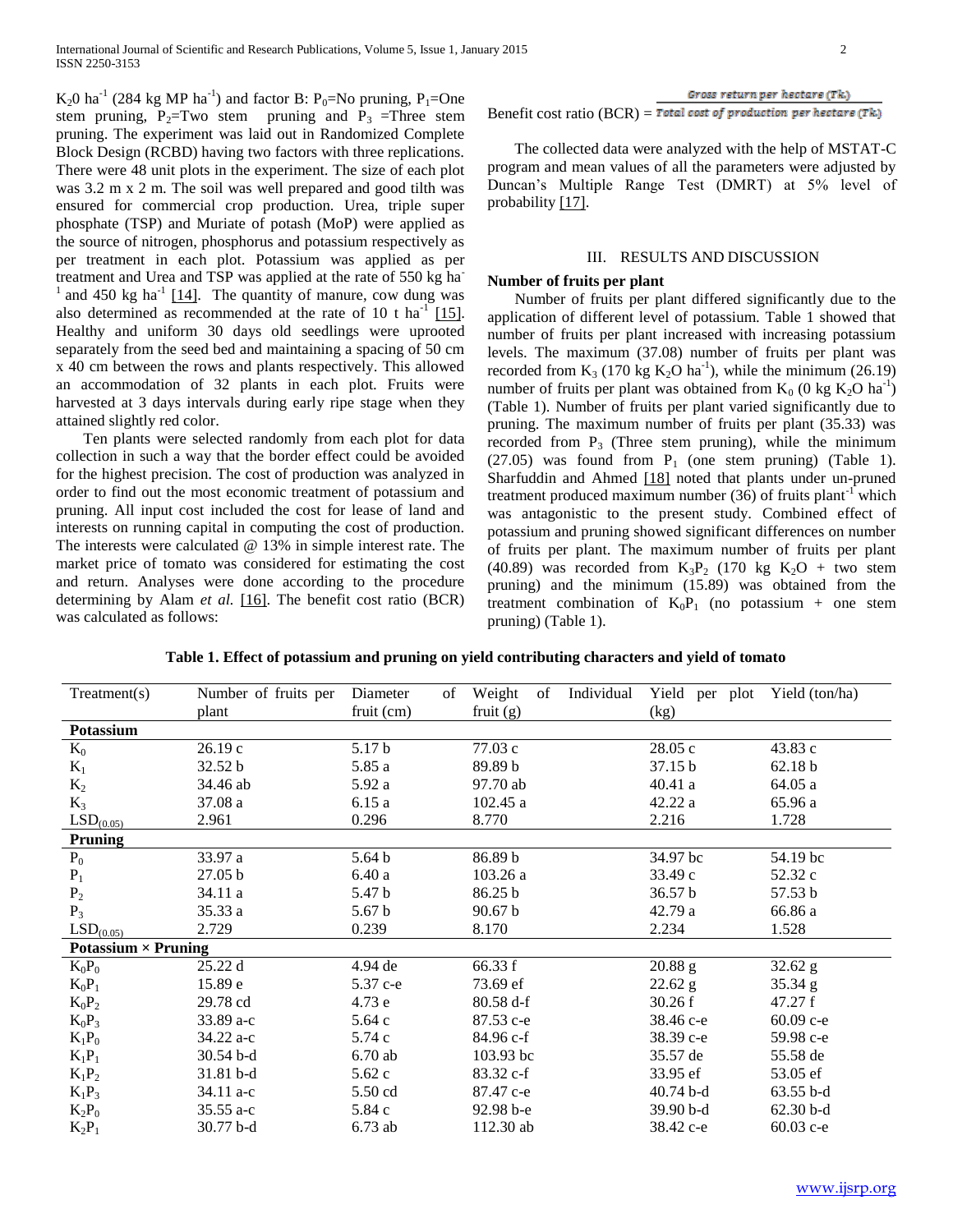International Journal of Scientific and Research Publications, Volume 5, Issue 1, January 2015 3 ISSN 2250-3153

| $K_2P_2$              | 34.50 a-c   | 5.73 c    | $88.03$ c-e   | $39.16 b - e$ | $61.19b-e$  |  |
|-----------------------|-------------|-----------|---------------|---------------|-------------|--|
| $K_2P_3$              | 37.78 ab    | 5.79 c    | $97.89b-d$    | 44.19 ab      | $69.05$ ab  |  |
| $K_3P_0$              | 40.89a      | $6.05$ bc | $103.45$ bc   | $40.83$ b-d   | $63.68 b-d$ |  |
| $K_3P_1$              | $31.71 b-d$ | 6.97a     | 123.13a       | 37.34 de      | 58.35 de    |  |
| $K_3P_2$              | 40.55a      | 5.85 c    | $93.83 b - e$ | $42.92$ bc    | $67.07$ bc  |  |
| $K_3P_3$              | 35.61 a-c   | 5.63 c    | 88.99 c-e     | 47.85 a       | 74.77 a     |  |
| LSD <sub>(0.05)</sub> | 6.278       | 0.615     | 18.24         | 4.570         | 5.421       |  |
| CV(%)                 | 11.54       | 6.36      | 11.92         | 7.42          | 7.42        |  |

 In a column means having similar letter(s) are statistically similar and those having dissimilar letter(s) differ significantly as per 0.05 level of probability.

## **Weight of individual fruit**

 Weight of individual fruit differed significantly due to the application of different level of potassium. Table 1 showed that weight of individual fruit increased with increasing potassium levels. The maximum weight of individual fruit (102.45 g) was recorded from  $K_3$  (170 kg  $K_2O$  ha<sup>-1</sup>), while the minimum weight (77.03 g) was recorded from  $K_0$  (0 kg  $K_2O$  ha<sup>-1</sup>) (Table 1). Weight of individual fruit showed significant differences due to pruning. The maximum weight of individual fruit (103.26 g) was recorded from  $P_1$  (one stem pruning), while the minimum (86.25 g) was found from  $P_2$  (two stem pruning) (Table 1). Kusumo  $[19]$ obtained larger and smooth skin when the plants were restricted to single stem it was found that fruit size increased when plants were pruned. Rajendra and Patil [20] obtained maximum fruit weight (89.19 g) in case of single stem pruned plant while fruit weight was lowest (63.07) in un-pruned plants. Combined effect of potassium and pruning showed statistically significant differences for weight of individual fruit. The maximum individual fruit weight (123.13 g) was recorded from  $K_3P_1$  (170 kg  $K_2O$  + one stem pruning) and the treatment combination of  $K_0P_0$  (no potassium + no pruning) performed the minimum (66.33 g) (Table 1).

#### **Diameter of fruit**

 Diameter of fruit varied significantly due to the application of different levels of potassium. Table 1 showed that diameter of fruit increased with increasing potassium levels. The maximum diameter of fruit (6.15 cm) was recorded from  $K_3$  (170 kg  $K_2O$ ha<sup>-1</sup>), while the minimum (5.17 cm) was found from  $K_0$  (0 kg  $K_2O$  ha<sup>-1</sup>) (Table 1). Diameter of fruit showed significant differences due to pruning. The maximum diameter of fruit (6.40 cm) was recorded from  $P_1$  (one stem pruning), while the minimum (5.47 cm) was found from  $P_2$  (two stem pruning) (Table 1). Rahman *et al.* [21] reported that fruit diameter were the highest from single stem pruning followed by two time pruning. Hernandez et al. [22] found that fruit diameter was highest in plants pruning to one stem and the number of fruits was higher. Combined effect of potassium and pruning showed statistically significant differences for diameter of fruit. The maximum (6.97 cm) diameter of fruit was recorded from the treatment combination of  $K_3P_1$  (170 kg  $K_2O$  + one stem pruning) and the minimum (4.73 cm) was found from  $K_0P_2$  (no potassium + two stem pruning) (Table 1).

## **Yield per plot (kg)**

 Yield per plot differs significantly due to the application of different level of potassium. Table 1 showed that yield per plot increased with increasing potassium levels. The highest yield per plot (42.22 kg) was recorded from  $K_3$  (170 kg  $K_2O$  ha<sup>-1</sup>), while the minimum (28.05 kg) was recorded from  $K_0$  (0 kg  $K_2O$  ha<sup>-1</sup>) (Table 1). Yield per plot showed significant differences due to the pruning of tomato. The maximum yield per plot (42.79 kg) was recorded from  $P_3$  (three stem pruning), while the minimum (33.49 kg) was obtained from  $P_1$  (one stem pruning) (Table 1). Patil *et al.* [9] pointed out that tomato plants can be severely pruned without affecting the yield. Combined effect of potassium and pruning showed statistically significant differences on yield per plot. The maximum yield per plot (47.85 kg) was recorded from  $K_3P_3$  (170 kg  $K_2O$  + three stem pruning) and the minimum (20.88 kg) was recorded from  $K_0P_0$  (no potassium + no pruning) (Table 1).

#### **Yield (t/ha)**

 Different level of potassium showed significant variation for yield per hectare of tomato. The highest yield  $(65.96 \text{ t ha}^{-1})$  was recorded from  $K_3$  (170 kg  $K_2O$  ha<sup>-1</sup>), while the lowest (43.83 t ha<sup>-</sup> <sup>1</sup>) was found from  $K_0$  (0 kg  $K_2O$  ha<sup>-1</sup>) (Table 1). Pansare *et al*. [23] reported that the maximum yield tomato was obtained when straight fertilizers were added in the 100 kg  $K_2O$  ha<sup>-1</sup>. Yield per hectare showed significant differences due to the pruning of tomato plant. The highest yield  $(66.86 \text{ t ha}^{-1})$  was recorded from  $P_3$  (three stem pruning), while the lowest (52.32 t ha<sup>-1</sup>) was recorded from  $P_1$  (one stem pruning) (Table 1). Thompson and Kelly [12] reported the effect of pruning on tomato increased yield per acre for the first 2 or 3 weeks and further added that in most of the experiments there was little or no increase in early yield per acre from pruning unless the pruned plants were set closer together than the un-pruned ones. Homme [24] reported from an experiment that 2 and 3-stemmed plants gave the best yield then others single stemmed plants. Orzco *et al.* [25] reported that un-pruned plant gave the highest yield  $(58.09 \text{ t ha}^{-1})$ and  $43.47$  t ha<sup>-1</sup> from pruned plants where the shoots were pinched after 3 months. Potassium and pruning showed significant combined effect on yield per hectare. The highest yield (74.77 t ha<sup>-1</sup>) was obtained from  $\text{K}_3\text{P}_3$  (170 kg  $\text{K}_2\text{O}$  + three stem pruning) and the lowest  $(32.62 \text{ t ha}^{-1})$  was recorded from  $K_0P_0$  (no potassium + no pruning) (Table 1).

#### **Gross return**

 In the combination of potassium fertilizer and pruning showed different gross return under the trial (Table 2). The highest gross return (\$ 9671.86) per hectare was recorded from  $K_3P_3$  (170 kg  $K_2O/ha$  + three stem pruning) and the second highest gross return (\$ 8931.95) was recorded from  $K_2P_3$  (160 kg)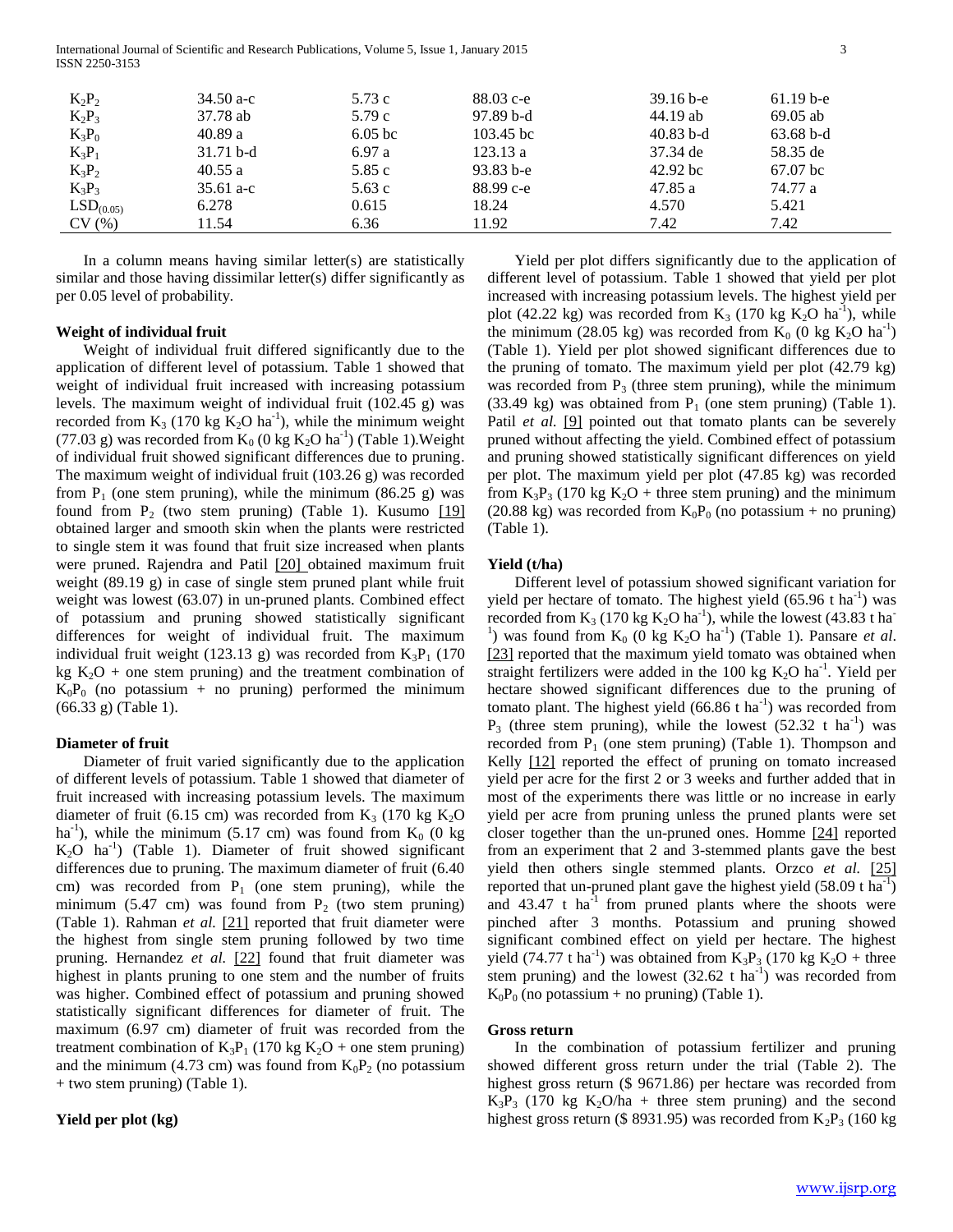$K_2O$  ha<sup>-1</sup> + three stem pruning). The lowest gross return (\$ 4219.55) was recorded from  $K_0P_0$  (control).

| Table 2. Cost and return of tomato production as influenced by potassium and pruning |  |  |
|--------------------------------------------------------------------------------------|--|--|

| Treatment<br>Combinations | Cost of<br>(in<br>production   | Yield of tomato<br>$(t \, ha^{-1})$ | Gross return<br>$(in$ USD $ha^{-1})$ | Net return<br>$(in$ USD $ha^{-1})$ | Benefit cost<br>ratio |
|---------------------------|--------------------------------|-------------------------------------|--------------------------------------|------------------------------------|-----------------------|
|                           | $\text{USD}\ \text{ha}^{-1}$ ) |                                     |                                      |                                    |                       |
| $K_0P_0$                  | 1941.01                        | 32.62                               | 4219.55                              | 2278.55                            | 1.17                  |
| $K_0P_1$                  | 1984.41                        | 35.34                               | 4571.4                               | 2586.99                            | 1.30                  |
| $K_0P_2$                  | 1998.87                        | 47.27                               | 6114.6                               | 4115.73                            | 2.06                  |
| $K_0P_3$                  | 2013.33                        | 60.00                               | 7761.29                              | 5747.96                            | 2.85                  |
| $K_1P_0$                  | 1973.55                        | 59.98                               | 7758.7                               | 5785.15                            | 2.93                  |
| $K_1P_1$                  | 2016.95                        | 55.58                               | 7189.54                              | 5172.59                            | 2.56                  |
| $K_1P_2$                  | 2031.41                        | 53.05                               | 6862.27                              | 4830.86                            | 2.38                  |
| $K_1P_3$                  | 2045.88                        | 63.55                               | 8220.5                               | 6174.62                            | 3.02                  |
| $K_2P_0$                  | 1975.61                        | 62.30                               | 8058.8                               | 6083.19                            | 3.08                  |
| $K_2P_1$                  | 2019.01                        | 60.03                               | 7765.17                              | 5746.16                            | 2.85                  |
| $K_2P_2$                  | 2033.47                        | 61.19                               | 7915.22                              | 5881.75                            | 2.83                  |
| $K_2P_3$                  | 2047.93                        | 69.05                               | 8931.95                              | 6884.02                            | 3.35                  |
| $K_3P_0$                  | 1977.67                        | 63.68                               | 8237.31                              | 6259.65                            | 3.16                  |
| $K_3P_1$                  | 2021.07                        | 58.35                               | 7547.85                              | 5526.79                            | 2.73                  |
| $K_3P_2$                  | 2035.53                        | 67.07                               | 8675.83                              | 6640.3                             | 3.25                  |
| $K_3P_3$                  | 2049.99                        | 74.77                               | 9671.86                              | 7621.87                            | 3.72                  |

#### **Net return**

 In case of net return different treatment combination showed different amount of net return. The highest net return (\$ 7621.87 ha<sup>-1</sup>) was recorded from  $K_3P_3$  and the second highest net return (\$ 6884.02 ha<sup>-1</sup>) was recorded from  $K_2P_3$ . The lowest net return (\$ 2278.55) was recorded from  $K_0P_0$  (Table 2).

#### **Benefit cost ratio**

 The combination of potassium fertilizer and pruning for benefit cost ratio was different for treatment combination (Table 2). The highest (3.72) benefit cost ratio was recorded from  $K_3P_3$ and the second highest benefit cost ratio (3.35) was recorded from  $K_2P_3$ . The lowest benefit cost ratio (1.17) was recorded from  $K_0P_0$ . From economic point of view, it was apparent from the above results that the treatment combination of  $K_3P_3$  was more profitable compare to other treatments.

# IV. CONCLUSION

 It may conclude that the treatment combination of 170 kg  $K<sub>2</sub>O$  ha<sup>-1</sup> and three stem pruning performed the highest (74.77 t ha<sup>-1</sup>) yield as well as the highest (3.72) benefit cost ratio. So, considering in all respects 170 kg  $K<sub>2</sub>O$  per ha and three stem pruning may be allowed for higher yield of tomato.

#### **REFERENCES**

- [1] Haque, M. S., Islam, M. T. and Rahman, M. 1999. Studies on the presentation of semi-concentrated tomato juice. Bangladesh J. Agril. Sci. 26(1): 37-43.
- [2] FAO. 2002. FAO Production Yearbook. Basic Data Unit, Statistics Division, FAO, Rome, Italy, 56: 142-144.
- [3] BBS. 2011. Yearbook of Agricultural Statistics of Bangladesh. Ministry of Planning, Government of the People's Republic of Bangladesh. 151 p.
- [4] Aditya, T. L., Rahman, L., Shah-E-Alam, M. and Ghosh, A. K. 1999. Correlanou and path co-efficient analysis in tomato. Bangladesh Agril. Sci. Abst., 26(1): 119-122.
- [5] Brady, N. C. 1995. The Nature and Properties of Soils. Pentice, Hall of India Pvt. Ltd., New Delhi. p. 369.
- [6] Besford, R. T. and Mann, G. A. 1975. Effect of potassium, nutrition on tomato plant growth and fruit development. Plant and Soil. 42:395-412.
- [7] Wall, M. E. 1940. I. The role of potassium in plants. II. Effects of varying amounts of potassium on the growth status and metabolism of tomato plants. Soil Sci. 49: 315-331.
- [8] Ozbun, J. L., Boutonnet, C. E., Sadik, S. and Minges, P. A. 1967. Tomato fruit ripening I. Effect of potassium nutrition on occurrence of white tissue. Proc. Am. Soc. Hort. Sci. 91: 566-572.
- [9] Patil, V. K., Gupta, P. K. and Tombre, P. O. 1973. Influence of pruning, mulching and nitrogenous fertilizer on the growth, yield and quality of staked plants of sioun variety of tomato, Punjab Vegetable Grower. 8: 4-9.
- [10] Lopez, B. F. and Chan, J. L. 1974. The effect of spacing and pruning method on the yield and quality of staked tomatoes. Agril. Tech. Mexico, 3(9): 340-345.
- [11] Davis, J. M. and Ester, E. A. 1993. Spacing and pruning effect on growth, yield and economic returns of staked fresh market tomatoes. J. Soc Hort. Sci. 118(6): 719-725.
- [12] Thompson, H. C. and Kelly, W. C. 1957. Vegetable crops. 5th Edn., McGraw Hill Book company, New York. pp. 471-500.
- [13] Haider, Hassan, M., Ahmad, F. and Mushtaq, F. 1991. Role of physiomorphic characters imparting resistance in cotton against some insect pests. Pak. Entomol., 21: 61-66.
- [14] Razzak, M. A., Satter, M. A., Amin, M. S., Kyum, M. A. and Alam, M. S. 2000. Krishi Projukti Hatboi (2nd edn.). Bangladesh Agricultural Research Institute, Gazipur 1701, Bangladesh, p. 325.
- [15] BARC. 2010. Fertilizer recommendation guide. Bangladesh Agricultural Research Council. Farmgate, Dhaka-1215. pp. 1-72.
- [16] Alam, M. S., Iqbal, T. M. T, Amin, M. and Gaffar, M. A. 1989. Krishitattic Fasaler Utpadan O Unnayan ( In Bengali). T. M. Jubair Bin Iqbal, Sirajganj. pp. 231-239.
- Gomez. K. A. and Gomez, A. A. 1984. Statistical Procedures for Agricultural Research (2nd Edn.). John Willey and Sons, Singapore, pp. 28- 92.